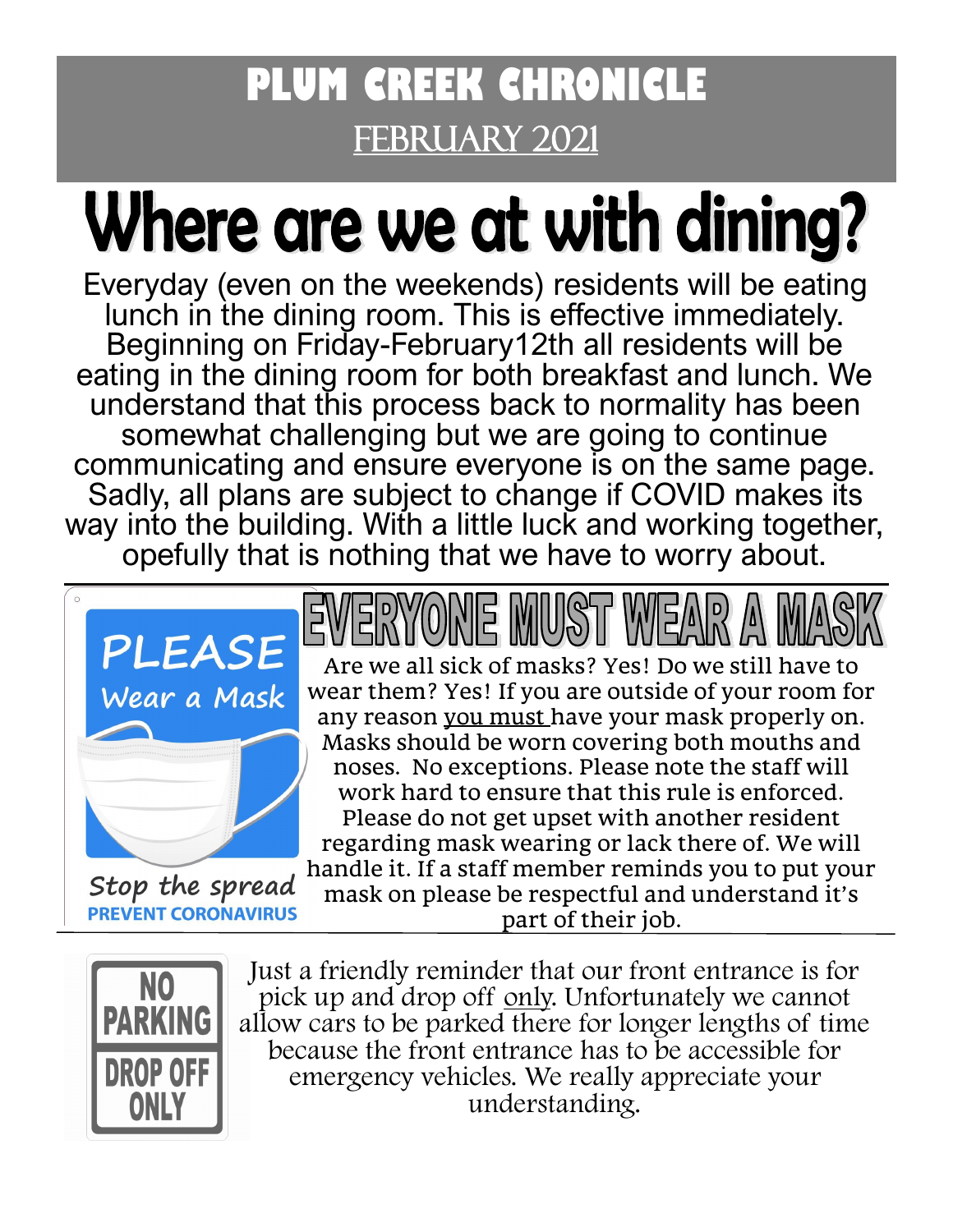um Swyeeth COL Every year during the month of February we create a "Sweetheart Tree"! This year our Sweetheart Tree will be located in the middle of "Lovers Lane". Lovers Lane will be located in the hallway that connects the community room to the nurses station area. We ask that each resident have a photo of themselves with their "sweetheart". Their sweetheart could be their husband or wife, a child, or even a grandchild. Some residents like to hang a picture of themselves with a pet! Photos should be given to the front desk. Photos will not be returned to the resident so if it's not a copy please let the front desk know that you will need a copy made and will need the original back. This is an activity that residents may need their family members help with. We will post pictures of the tree once it is complete!

## **Pfizer Vaccination Round 2**

We will be hosting our second COVID-19 Vaccination Clinic on February 9th. Those of you who received your first COVID-19 vaccine will receive your second dose at this clinic. If you have not yet received a COVID-19 vaccine but would like to get one you may do so on this date. CVS pharmacy administers our vaccinations and as you are likely aware it is the Pfizer vaccination that we are receiving. The vaccination is a decision based on personal choice and it is not something that needs to be discussed amongst each other. Everyone has their own opinions, and we need to respect that.

### The Hair Salon is OPEN!

If you would like a hair appointment, please let front desk know. At this time the hair salon is open on Thursday and Friday. You may request to have set appointments! We have many residents who have a weekly, bi-weekly or monthly set appointment.

Page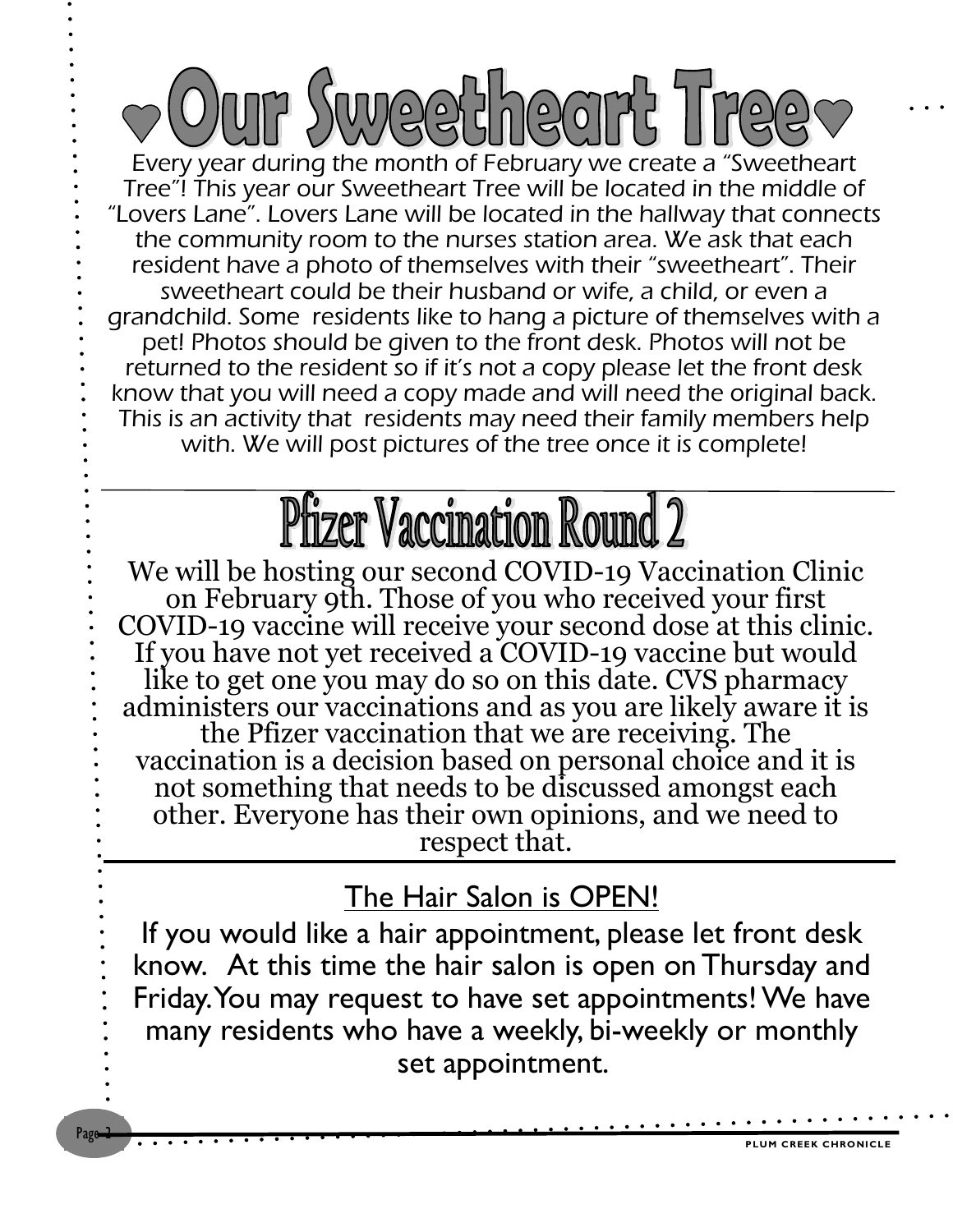PEOPLE ARE OFTEN UNREASONABLE, IRRATIONAL, AND SELF-CENTERED. FORGIVE THEM ANYWA IF YOU ARE KIND. PEOPLE MAY ACCUSE YOU OF SELFISH, ULTERIOR IF YOU ARE SUCCESSFUL. YOU WIL S AND SOME GENUI IF YOU ARE HONEST AND SINCERE PEOPL **BE HONEST AND SINC** WHAT YOU SPEND YEARS CREATING. OTHERS COULD DESTROY OVERNIGHT. C GIVE THE BEST YOU HAVE, AND IT WILL NEVER BE ENOUGH. GIVE YOUR BEST IN THE FINAL ANALYSIS. IT IS BETWEEN Y **WAS** NEVEL YOU AND THEM

Plum Creek is a family owed and operated Assisted Living and we really take pride in the family aspect of things. We all live in a congregate setting and really need to be respectful of one another. While we may get frustrated with one another we should not resort to speaking negative about one another, calling names or yelling. At the end of the day we are all family-our giant Plum Creek family. We always want to make everyone feel happy, welcome, accepted and liked.



Plum Crazies Irish Pub only opens once a year so don't miss this fun event on March 17th right here at Plum Creek! The Pub will be open from 12 (noon) till 1:00p.m. There will be leprechauns serving a traditional Irish corn beef meal, a yummy Irish dessert, and even green beer! We hope that everyone will get in the spirit and wear their favorite green clothes to the pub.